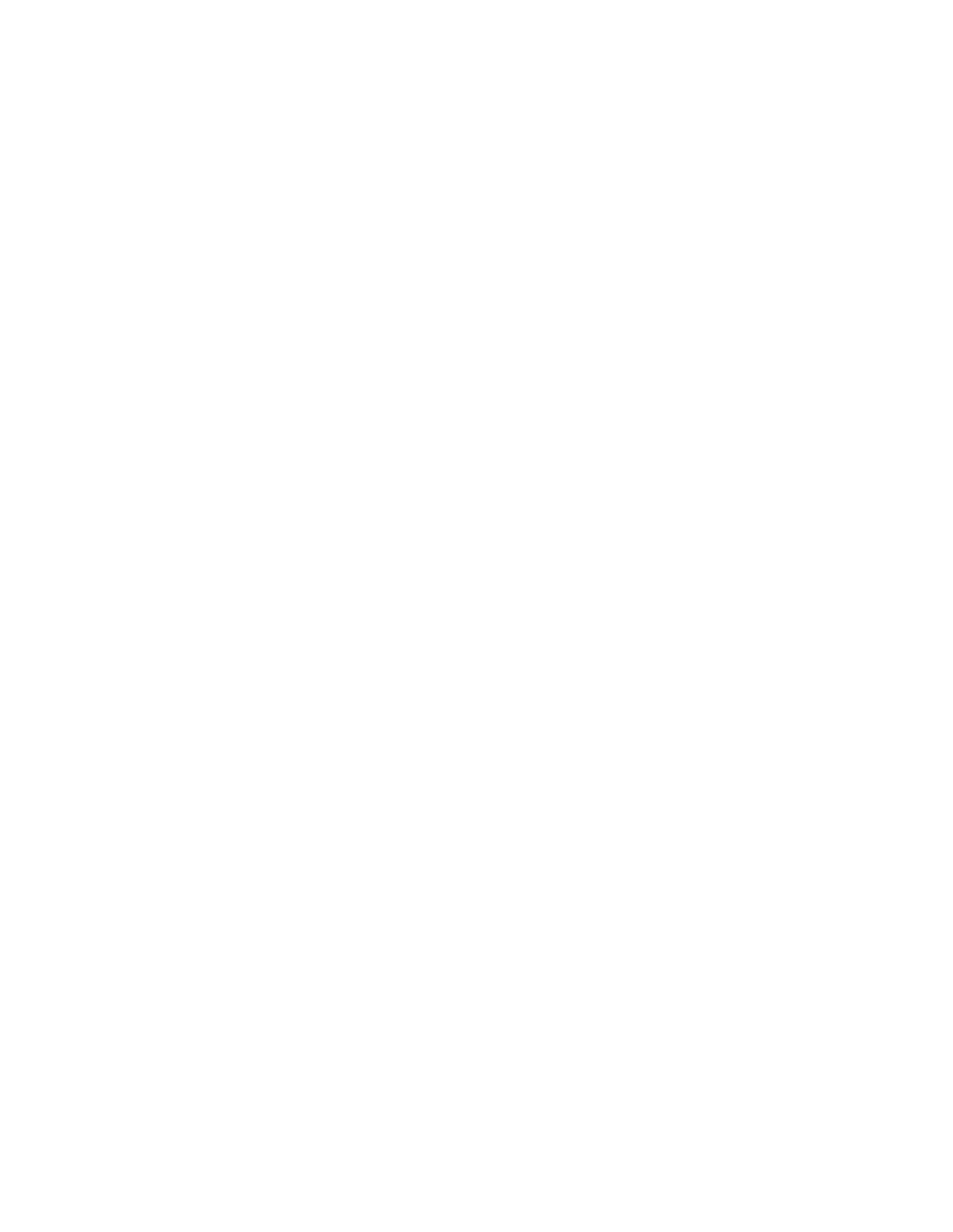## **Table of Contents**

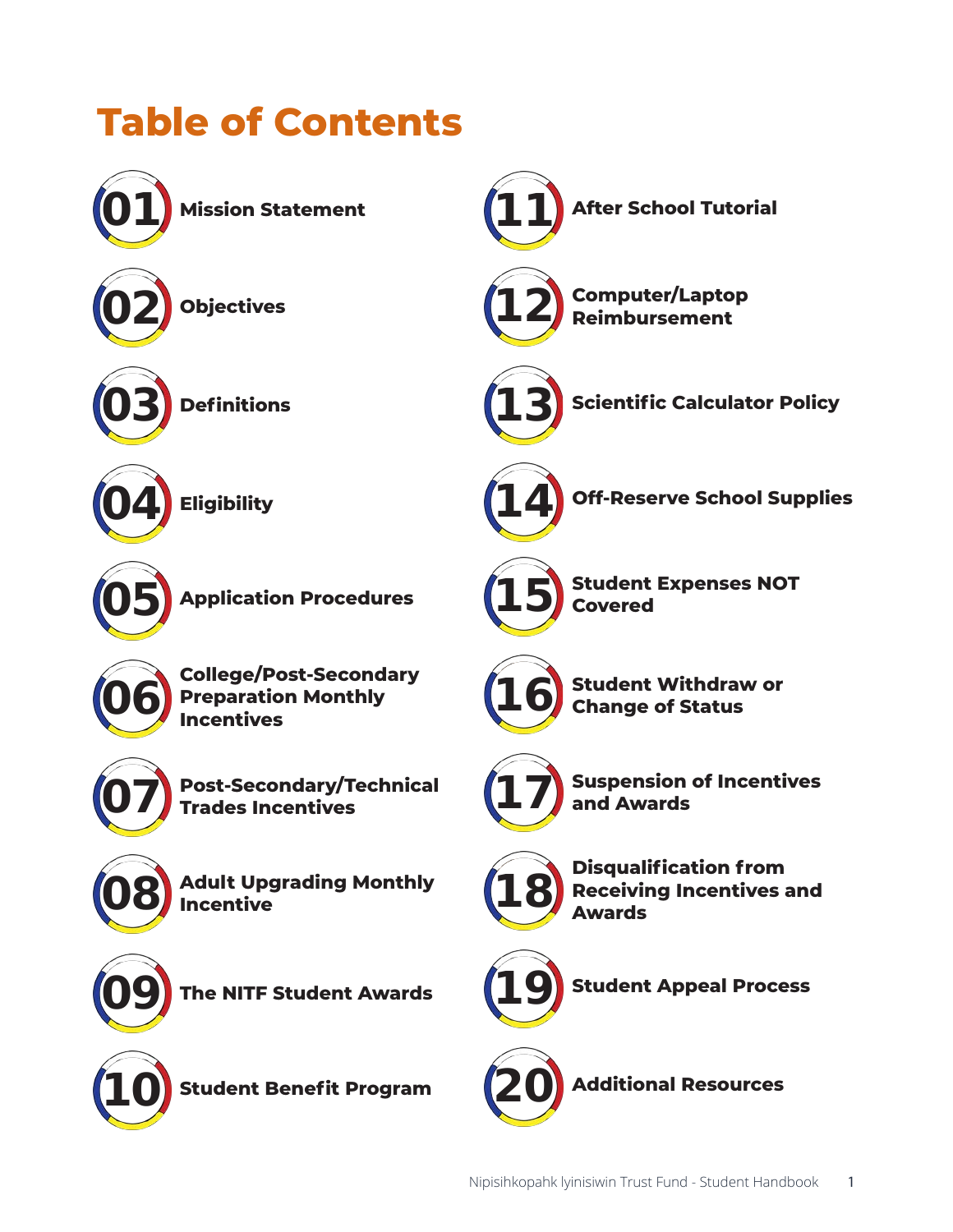### **aa1. @ tatawaw welcome**

The Nipisihkopahk lyinisiwin Trust Fund BOARD OF TRUSTEES is responsible to oversee the management and administration of the Nipisihkopahk lyinisiwin Trust Fund (NITF) for the benefit of the members of the Samson Cree Nation in accordance with the mission and objectives outlined as follows:

## **1. Mission Statement**

The mission of the Nipisihkopahk lyinisiwinTrust Fund (NITF) is to promote and encourage Samson Cree Nation members with their educational endeavors. The NITF seeks to officially recognize Samson members who have successfully completed their education and have obtained a profession or occupation that will benefit themselves and the Samson Cree Nation.

# **2. Objectives**

The NITF objectives are as follows:

a) To provide limited financial assistance through incentives, awards, and benefits to qualifying Samson Cree Nation members who attend recognized educational institutions and who graduate with the qualifications and skills required to pursue individual careers as well as contributing to the development of the human resources of the Samson Cree Nation.

b) To adopt and maintain policies and guidelines to govern the NITF and to ensure that Samson Cree Nation members are aware of the NITF policies and the types of incentives, student benefit and awards available to qualifying Samson Cree Nation students.

c) To ensure that Samson Cree Nation members and students recognize and understand that financial assistance is provided within the limits of budget allocations in each fiscal year and in accordance with the policies adopted by the Board of Trustees.

d) To ensure that Samson Cree Nation members recognize and understand that the administrative authority for the NITF rests solely with the NITF Board of Trustees and their staff.

e) To provide advisory services to Samson Cree Nation members in respect of the various educational opportunities available to them and to assist members in accessing financial assistance for their



education. This could include providing information on scholarships, bursaries and study tips, orientation to new students on NITF programs, as well as sharing information from Educational Institutions (E.g. Student Success Program - UofA) and other important notices.

f) To provide information concerning the activities of the NITF including financial information to the Samson Cree Nation Chief and Council and to all members of the Samson Cree Nation through publication and distribution of the Annual Report.

g) To promote and encourage the successful completion of Education by Samson Cree Nation members.

h) To ensure that the NITF is administered in a proper and prudent manner so that a solid foundation is built for the Trust to assist Samson Cree Nation members with their education endeavours now and into the future.

**NOTE: The NITF Board of Trustees may reduce or suspend benefits, incentives or awards under the Student Benefit Program if such steps are justified in accordance with the NITF Trust Deed.**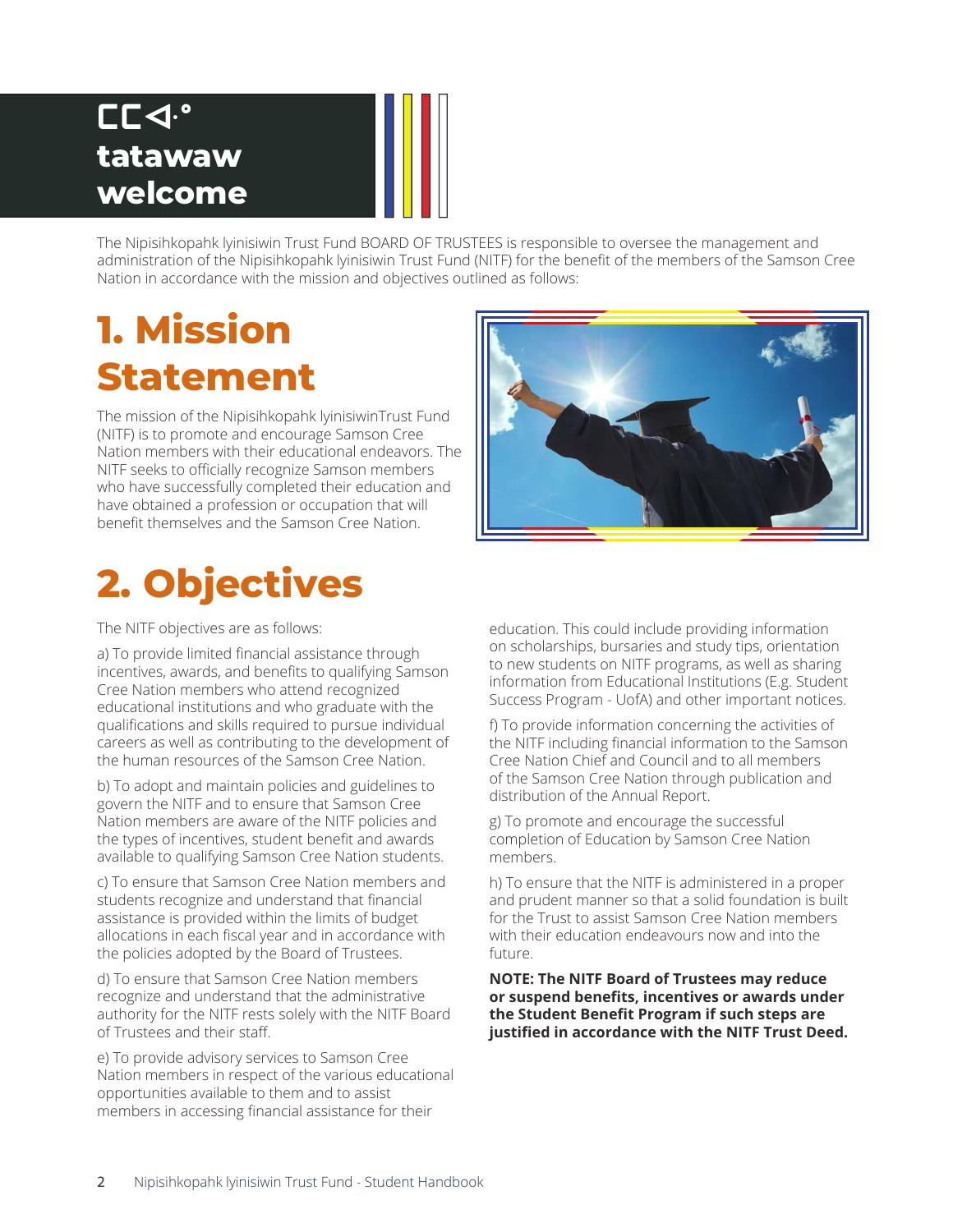# **3. Definitions**

**"Academic Probation"** is when a student's grades fall below academic standing and they are placed on Academic probation as defined by the educational institution.

**"Academic Year"** is as defined by the educational institution but will not be less than eight (8) months in duration to qualify for the incentive program.

**"Adult Upgrading"** is a program of studies leading to a high school diploma or GED (e.g. High School Equivalency).

**"Advanced Graduate Diploma"** is as defined by the educational institution.

**"Award"** is a monetary or gratuitous gift given in recognition of a student's achievement in successfully completing and graduating from a course of study at a recognized educational institution.

**"Board of Trustees"** means the Trustees of Nipisihkopahk lyinisiwin Trust Fund, appointed by band council resolution of the Samson Cree Nation Chief and Council in accordance with the NITF Trust Deed.

**"College/Post-Secondary Preparation"** enhancement programs aimed at increasing access to college or university (e.g. UCEP, TYP or College Prep).

**"Diploma Program"** is a program of study which is two (2) years or greater in length and does not include High School Diploma Program or a two (2) year diploma program that is part of a four (4) year degree program. For funding purposes, students enrolled in a Diploma Program must take a minimum of three (3) courses per semester.

**"Direct Deposit"** is a deposit of money transferred directly into a student's bank account.

**"Fiscal Year"** is as defined by the Board of Trustees as January 1 to December 31 of any given year.

**"Full-time Student"** and **"Part-time Student"** are as defined by the educational institution; fulltime generally means a student enrolled in at least three (3) full courses per term and parttime generally means a student enrolled in less than three (3) full time courses.

**"General Education Degree (GED)"** as defined by Alberta Education or it's equivalent.

**"High School Diploma"** as defined by Alberta Education or it's equivalent.

**"High School Diploma 'Advanced"'** is a High School Diploma that includes the completion of Math 30, English 30, Social Studies 30 and Chemistry 30 or Biology 30 or Physics 30.

**"Incentive"** is a gratuitous gift generally given to qualifying Samson students in recognition of their successful continuation in a program of studies.

**"Mature Student"** is a student who is the age of 18 years old and is currently in high school; or is a student that is under the age of 18 years old and has a child.

**"Post-Secondary Education"** means a program of study offered by a recognized Post Secondary Institution for which completion of a High School Diploma or equivalent is a pre-requisite.

**"Post-Secondary Educational Institution"** are degree, diploma and certificate granting institutions which are recognized or accredited with the Association of Universities and Colleges of Canada and includes educational institutions affiliated with, or delivering accredited post-secondary programs by arrangement with a recognized (post-secondary) educational institution.

**"Program of study''** means a recognized educational program leading to a certificate, diploma or degree.

**"Samson Cree Nation Member"** means a person whose name appears on the Samson Cree Nation membership list.

**"School"** is an educational institution offering courses for Kindergarten to Grade 12 that meets the standards set by Alberta Education or equivalent.

**"Semester''** or **"Term"** refers to part of the academic year, as defined by the (postsecondary) educational institution. Semesters or Terms usually cover the periods from September to December and January to April, May to June and July to August. For Adult high school, Semester or Terms usually cover the periods from September to January and from February to June.

**"Student Benefit"** is sponsorship of an educational event or activity that includes an educational excursion.

**"Technical School"** is an educational institution accredited by Alberta Education and delivering accredited program of studies (e.g. NAIT, SAIT, RDC or equivalent).

**"Trades"** includes a program of study leading to a journeyman's or master's 'ticket'.

**"Tutor"** is a person who provides extra curricular knowledge in specific field.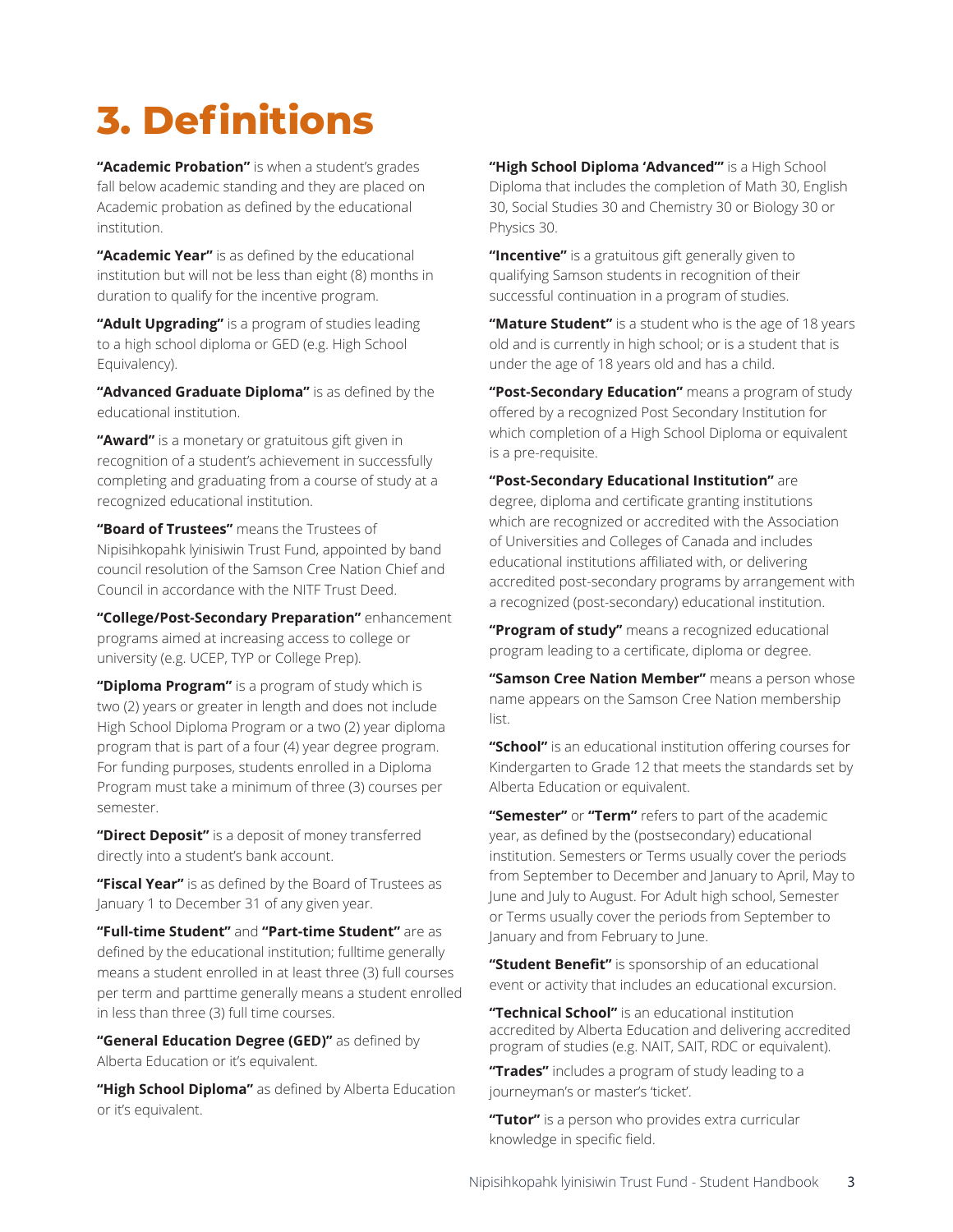# **4. Eligibility**

To be eligible to receive any incentive, award or gratuitous gift under the NITF policies, the applicant must:

a) Must be a person whose name appears on the Samson Cree Nation Membership List.

b) Be accepted for enrollment into a program of studies at a recognized educational institution;

c) Meet eligibility requirements under specific policies of the NITF;

d) Complete and submit a NITF application form before the application deadline;

e) Be enrolled but not be placed on academic probation. Must provide proof of grades each semester or term;

f) Continuous payment of incentive is contingent on remaining in good academic standing each term;

#### **g) Students qualify for an incentive for a maximum 60 months of incentive. Effective September 1, 2010.**

h) Students who fail to follow the NITF procedures are disqualified from receiving student benefits, incentives and awards for 3 years unless they pay back incentives that they were not entitled to receive under policy.

# **5. Application Procedures**

Each applicant who satisfies the eligibility requirements must:

a) Provide written proof of acceptance or conditional acceptance from an educational institution.

b) Complete and sign an application form from the NITF. Qualifying students must apply to the NITF before the following application deadlines:

#### **APPLICATION DEADLINES:**

| <b>FALL</b> (September)       | June 15th            |  |
|-------------------------------|----------------------|--|
| <b>WINTER</b> (January)       | <b>November 15th</b> |  |
| <b>SPRING</b> (May & June)    | March 15th           |  |
| <b>SUMMER</b> (July & August) | May 15th             |  |

If the deadline falls on a weekend the deadline is one working day after the weekend.

c) Complete and sign an agreement to allow the NITF to obtain confirmation of acceptance, enrolment, transcripts, confirmation of graduation, proof of good academic standing and other related information and documents directly from educational institutions.

d) Provide the NITF with information for direct deposit purposes. All applicants applying for monthly incentives must comply with this requirement.

e) Notify the NITF Coordinator of any changes in educational funding status. Failure to do so may result in a suspension of funding.

f) Maintain personal copies of all applications including a NITF application and any correspondence and documents related to their post-secondary education.



g) *LATE APPLICATIONS:* Any application received after any deadline set out in Section 5 (b) above will be considered late and assigned a late status. Due to restrictions in budget allocations, students who apply late may not be accepted for financial assistance. Late applications may be considered for the next term only in the absolute discretion of the NITF Board of Directors. **There are no retroactive payments made for late applications, if accepted.**

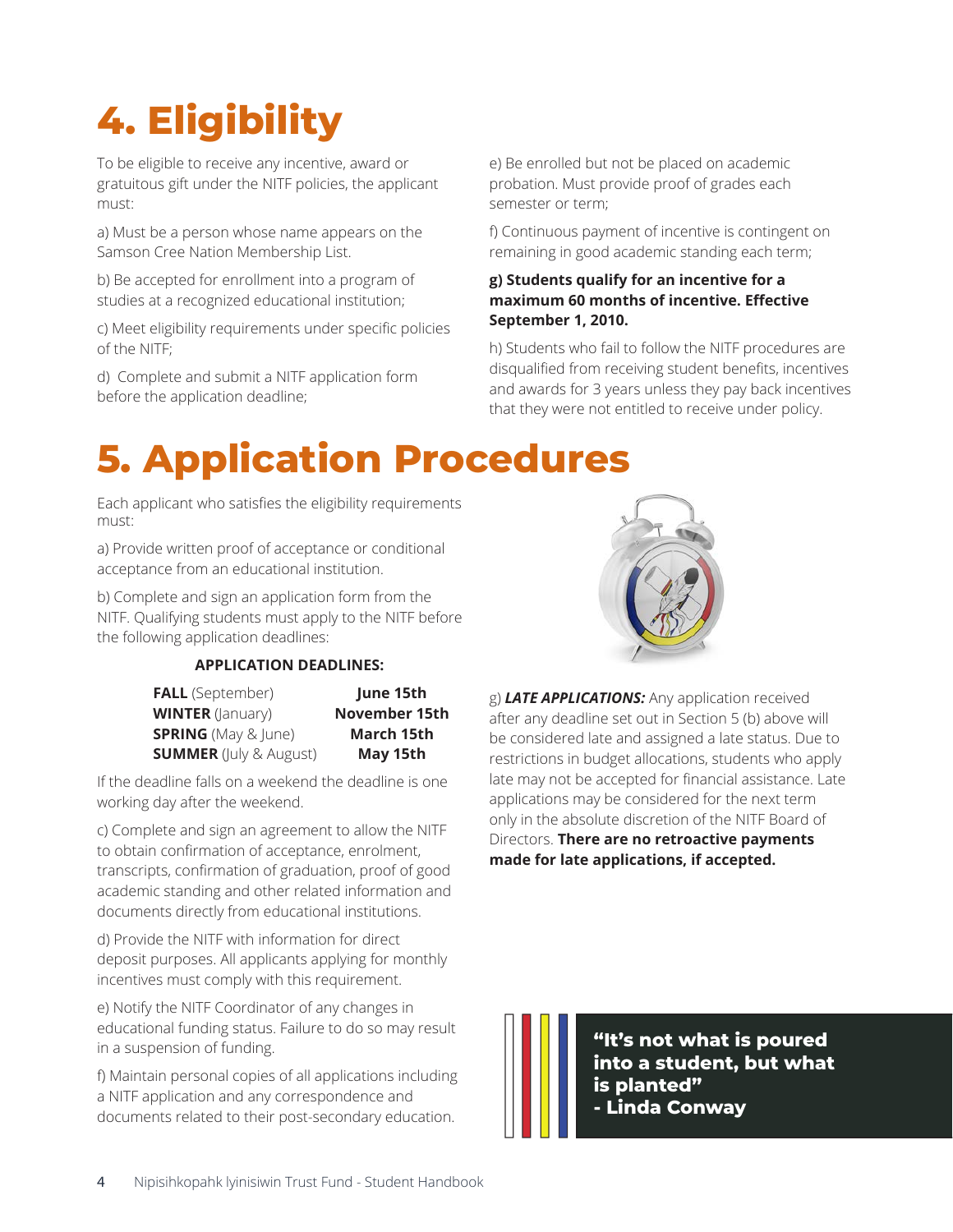## **6. College and Post-Secondary Preparation Monthly Incentives**

Qualifying Samson Cree Nation Members attending a "post-secondary preparation program" or equivalent as recognized by Alberta Education in order to upgrade their education may apply for the College and Post-Secondary Preparation monthly incentive from the NITF.

Due to budget restraints, the NITF has limited the number of students to be funded as per budget allotment. It is therefore understood that there is a possibility that not all students applying will receive a monthly incentive. Applications College/Post-Secondary Preparation incentives will be considered in order of priority in accordance with funding criteria.

As of September 2010, the following programs are considered "upgrading" programs for the purposes of the policy:

- University College Entrance Pro-gram (UCEP)
- Transitional Year Program (TYP)
- College Preparation
- Foundations

#### **TO APPLY STUDENTS MUST:**

(1) Meet the eligibility requirements in Section 4.

(2) Comply with the application procedures under Section 5 of this Policy Guide;

(3) Be enrolled in a recognized college/university preparation program.

#### **IF ACCEPTED STUDENTS MUST:**

(4) Must complete and sign an agreement to allow the NITF to obtain confirmation of acceptance, enrollment, transcripts, confirmation of graduation, proof of good academic standing and other related information and documents directly from educational institutions.

#### **DURATION OF SUPPORT**

(5) The NITF will provide college/post-secondary preparation incentives to qualifying students up to a

**"Live as if you were to die tomorrow. Learn as if you were to live forever." - Gandhi**

maximum of one (1) academic year.

(6) No retroactive payments will be made by the NITF.

**Note: Students qualify for an incentive for a maximum 60 months of incentive for their entire Post-Secondary Educational Career. This applies to all post-secondary programs. Effective September 1, 2010.**

#### **COLLEGE/UNIVERSITY PREPARATION PROGRAM MONTHLY INCENTIVE RATES:**

**\$50/Course to a maximum of \$250 (5 courses)**

#### **SPRING/SUMMER SESSIONS:**

#### **\$5O/Course**

Eligible students will be paid in accordance with the rates set under the monthly incentive rate. Full time status will be defined by the recognized Educational institution.

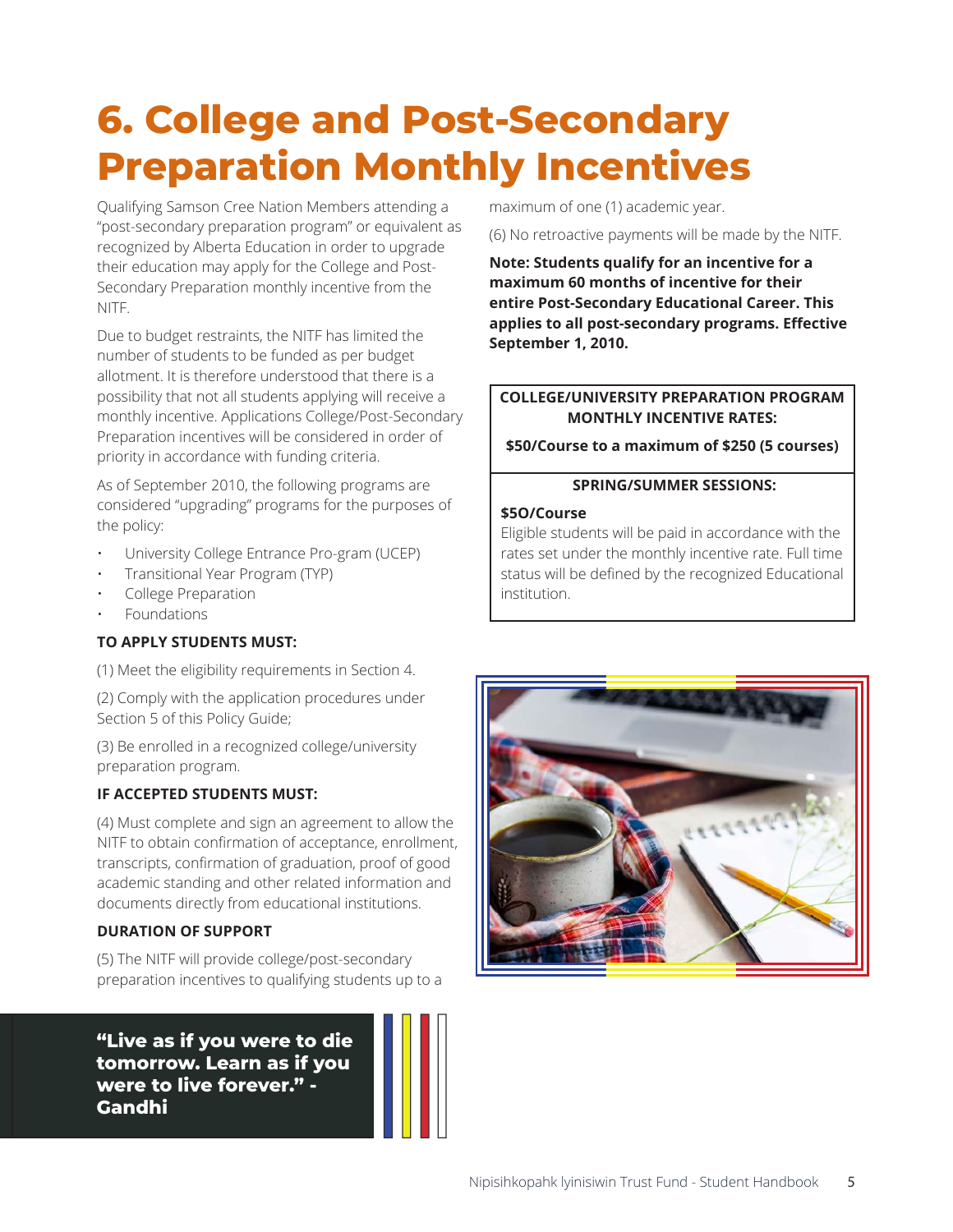## **7. Post-Secondary and Technical School Monthly Incentives**

Monthly incentives are available to qualifying students who are enrolled in and are attending a recognized post-secondary educational institution such as a university, college or technical school. Restrictions apply to some technical schools and some programs.

#### **TO QUALIFY FOR INCENTIVE STUDENTS MUST:**

(1) Be eligible under Section 4 of this Policy Guide.

(2) Complete all application procedures as set out under Section 5 of this Policy Guide.

(3) If applicable, provide official transcripts for the previous academic year from an educational institution to the NITF.

(4) Not be on academic probation and must provide proof of good academic standing each term/semester.

**Note: No advances of any kind for student incentives will be made by the NITF. No retroactive payments will be made by the NITF. Students are only eligible to receive 60 months of incentive in total.**

#### **POST-SECONDARY AND TECHNICAL SCHOOL MONTHLY INCENTIVE RATES:**

**\$80/Course to a maximum of \$400 (5 courses)**

Students who have obtained an undergraduate degree and are enrolled in a second undergraduate degree program (as defined in this policy guide) use the schedule of rates noted above.

#### **SPRING/SUMMER SESSIONS:**

#### **\$8O/Course**

Eligible students will be paid in accordance with the rates set under the monthly incentive rate. Full time status will be defined by the recognized educational institution.

#### **POST-GRADUATE UNIVERSITY:**

Includes Masters, University Undergraduate Law and Medicine Programs. Does not include Doctorate programs.

**FULL TIME** - \$400/Month each year **PART TIME -** \$200/Month each year

## **8. Adult Upgrading / Adult Highschool Monthly Incentive**

#### **\* For the purpose of obtaining High School Diploma or GED**

Qualifying Samson Cree Nation Members attending an "adult education program" or equivalent as recognized by Alberta Education in order to obtain or upgrade their High School diploma or GED may apply for an adult upgrading monthly incentive from the NITF.

Due to budget restraints, the NITF has limited the number of students to be funded as per budget allotment. It is therefore understood that there is a possibility that not all students applying will receive a monthly incentive. Applications Adult Upgrading incentives will be considered in order of priority according to funding guidelines.

#### **TO APPLY STUDENTS MUST:**

(1) Meet the eligibility requirements in Section 4 and comply with the application procedures under Section 5 of this Policy Guide.

(2) Be enrolled in a recognized "adult education program" or equivalent as recognized by Alberta Education program in full-time core academic courses.

#### **IF ACCEPTED STUDENTS MUST:**

(3) Must complete and sign an agreement to allow the NITF to obtain confirmation of acceptance, enrolment, transcripts, confirmation of graduation, proof of good academic standing and other related information and documents directly from educational institutions.

(4) The NITF will provide adult upgrading incentives to qualifying students up to a maximum of one (1) academic year.

(5) No retroactive payments will be made by the NITF.

**ADULT UPGRADING / ADULT HIGHSCHOOL MONTHLY INCENTIVE RATES: \$50/Course to a maximum of \$250 (5 courses) SPRING/SUMMER SESSIONS:**

**\$5O/Course**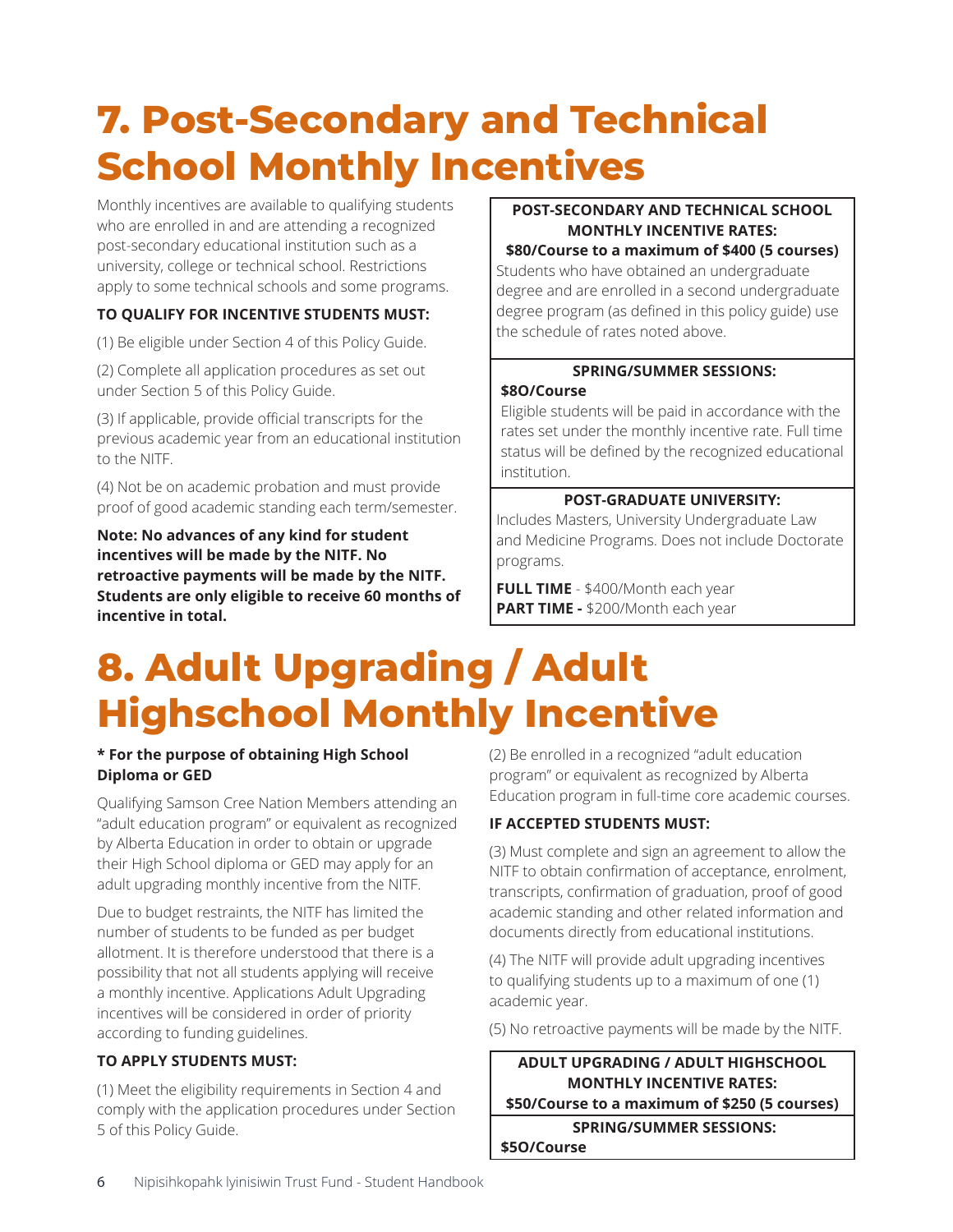# **9. The NITF Student Awards**

The NITF Student Awards are designed to recognize Samson Cree Nation members who have successfully completed their program of study at recognized educational institutions. These awards are in keeping with the mission and objectives of the NITF to promote and encourage Samson members to complete their education so that they may obtain a profession or occupation that will benefit themselves and the Samson Cree Nation as a whole.

#### **TO BE ELIGIBLE STUDENTS MUST:**

1. Apply for the NITF Student Awards within one (1) calendar year from the date of graduation or convocation. No exceptions are permitted.

2. Provide the original certificate, diploma or degree and transcripts to the NITF with official confirmation from a recognized educational institution.

\* Grad Assistance Gr.12 (One time only), Complete Application form. \$250.00

#### **NIPISIHKOPAHK IYINISIWIN TRUST FUND PAYMENT SCHEDULE JR. & SR HIGH SCHOOL & DIPLOMA STUDENT AWARDS**

Grade 9 Achievement Awards \$100

Grade 10 Achievement Awards \$150

Grade 11 Achievement Awards \$200

General Education Diploma (GED-Less than 100 credits) \$250

General High School Diploma & K & E HS Diploma (100 Credits) \$500

"High School Diploma 'Advanced"' Math 30, Eng. 30, Social Studies 30 and Science 30 or Chemistry 30 or Biology 30 or Physics 30 with a minimum passing grade \$750

### **University, College & Technical Schools Student Awards**

#### **TECHNICAL SCHOOL AWARDS**

| Trade Year | 2nd    | 3rd    | ⊿th    |
|------------|--------|--------|--------|
| Journeyman | \$500  | \$1000 | \$1500 |
| Master's   | \$1000 | \$1000 |        |

Technical School Award - (3-8 months) Certificate Program of Study leading to a diploma or certificate in a certified field of study.

\$250

\* Some restrictions apply

#### **DIPLOMA/CERTIFICATE AWARDS**

Less than three (3) months \$100

Three (3) months -One (1) year Certificate in College/ University Preparation Program \$250

One (1) year Certificate Program (9+) \$500

Two (2) year Diploma or Certificate Program \$1,000

Two (2) year Technical School Program \$1,000

\* Some restrictions apply

#### **UNIVERSITY AWARDS**

Undergraduate Degree Programs (includes doublemajor)

\$5,000

Second (2nd) Undergraduate Degree Program \$2,500

Advanced Graduate Diploma \$1,500

1st Master's Degree Program \$10,000

2nd Master's Degree Program \$5,000

1st Doctorate Degree Program \$20,000

2nd Doctorate Degree Program \$10,000

Honorary Doctorate Program  $$500$ 

\* Some restrictions apply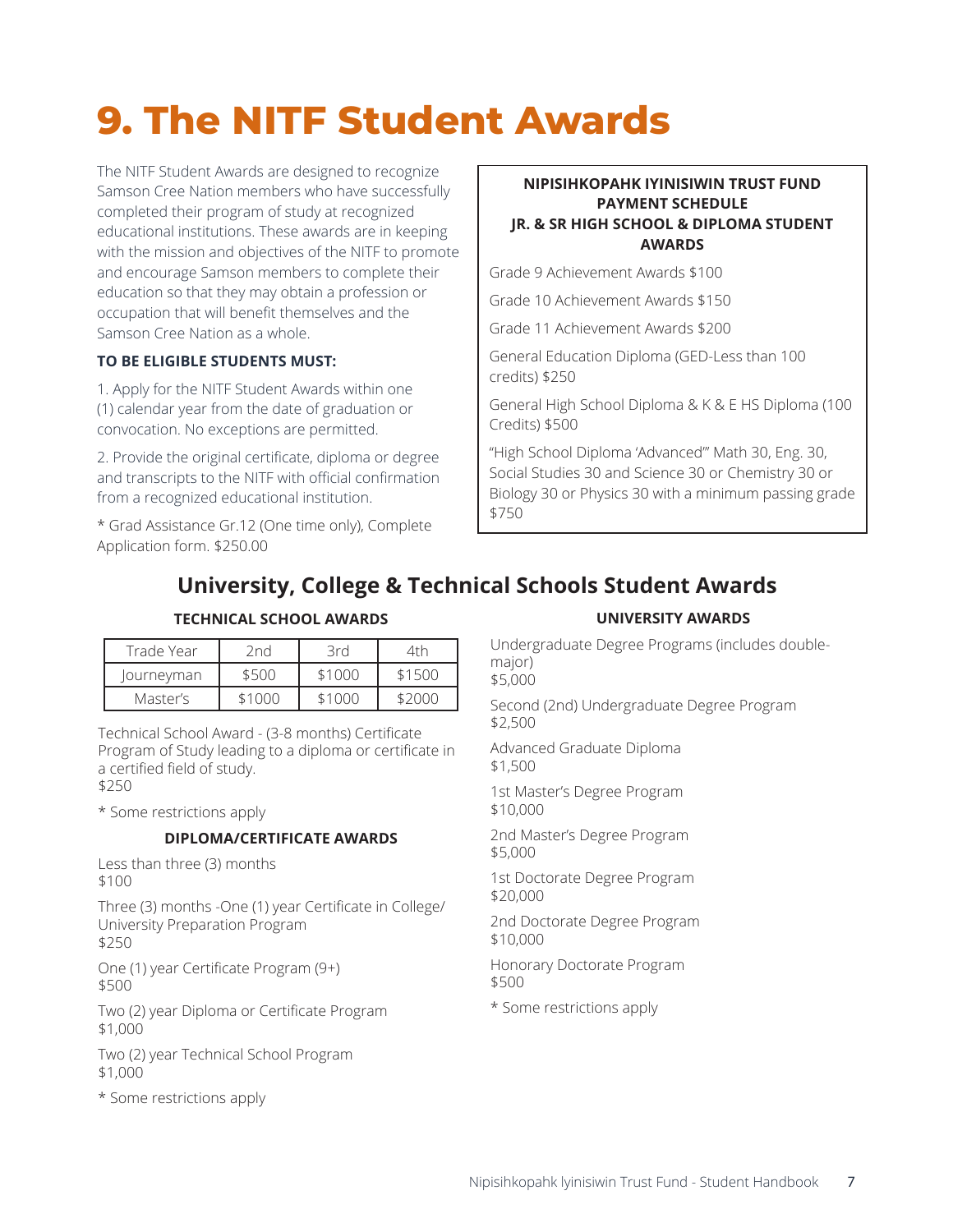# **10. Student Benefit Program**

The NITF may, within its budgetary limits, include student benefits to Samson Cree Nation members.

To qualify for the student benefit the activity must meet the following criteria:

a) The activity is part of a course or a program of study and is authorized by the superintendent or school principal;

b) The student participants are in good academic standing, good attendance, and / or have demonstrated exemplary behavior;

c) The excursion must be out of the Province of Alberta and excursion must be no less than 48 hours in duration;

d) The students, staff and parents are fundraising to cover costs for the educational excursion and require supplemental financial support from the NITF.

e) If applicable, written parental consent including a parental waiver of legal liability has been provided to the NITF

f) It is clearly understood that under no circumstances is the NITF legally liable for injury, loss or damage however caused.

g) Qualifies for one trip per school year.

h) The amount each applicant is eligible for is determined by the following;

Alberta - 48 hr excursion - \$200.00

Out of Province - Maximum of \$500 CAD

Out of Country - Maximum of \$1000 CAD

**NOTE: Chaperones will not be funded by the NITF. This program will be subject to available budget.**

# **11. After School Tutorial Program**

The NITF Board recognizes the need for supplementary instructions for students to better understand their academics. These courses must be either: core, fundamental learning, or prerequisites to their academic plan.

It must be ensured that any tutor under this program is professionally qualified or is a current high school or post-secondary student who has demonstrated the qualities of mastering the course information which the student needs.

#### **GUIDELINES FOR IMPLEMENTATIONS:**

1. A referral from the teacher must be submitted by the parent/guardian.

2. Parents/guardians must fully complete the tutorial application form.

3. Tutor to be recommended by the school and/or alternative tutor researched by the student/parent.

4. Tutorial location and schedule shall be agreed upon by all parties involved.

5. Student has demonstrated their attempt to grasp school work with high attendance, time spent one-onone with classroom teacher and homework attempted.

#### **TUTORIAL RATES:**

a) 35 hours maximum shall be allotted per school term at a negotiable standard rate.

b) The program is available from October-June, and special circumstances on any other months of the year.

c) Due to limited funds within the program and various grades set out along with experience of tutor; all tutorial rates will be negotiable.

d) Time sheets with detailed course report must be submitted with invoice at the end of each month.

e) A report from the teacher is also required if continuing tutoring in same subject each month.

#### **The NITF will not cover tutorial costs if:**

a) Application form is incomplete.

b) Program for tutorial request is not a required course.

c) Program budget has been exceeded.

**NITF provides tutorial financial assistance to Samson students attending Federally funded and Provincial Schools.**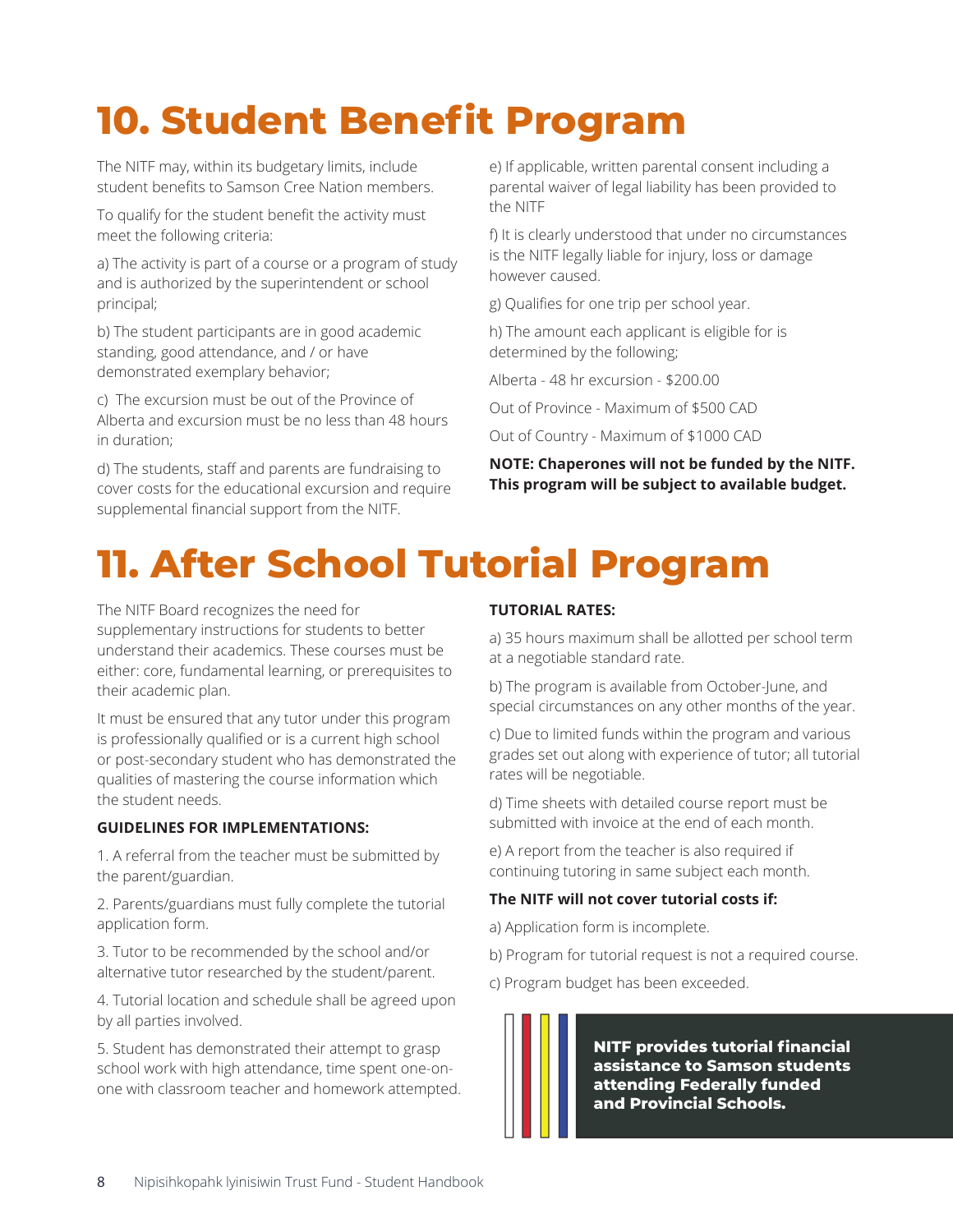# **12. Computer/Laptop Reimbursement**

#### **OBJECTIVE**

The NITF understands the importance of life long learning. NITF recognizes the educational value of technology in the learning environment. NITF would like to support the students with assisting them with a Computer/Laptop reimbursement.

#### **ELIGIBILITY**

To be eligible to receive a reimbursement under the NITF, the applicant must:

a) Be a person whose name appears on the Samson Cree Nation membership list.

b) Be accepted for enrollment into a program of studies at a recognized educational institution.

c) Complete and submit a NITF application form.

d) The NITF will reimburse adult students only (postsecondary/adult upgrading).

#### **APPLICATION PROCEDURES**

Each applicant who satisfies the eligibility requirements must:

a) Complete and sign an application form from the NITF.

b) Provide written proof of acceptance from an educational institution.

c) Attach a receipt to application (proof of purchase).

**NOTE: This program will be subject to available budgets. This will be a one-time reimbursement. \$400 maximum reimbursement.**



# **13. Scientific Calculators Policy**

#### **OBJECTIVE**

The NITF understands the importance of life long learning. NITF recognizes the educational value of technology in the learning environment. NITF would like to support the students with assisting them with a scientific calculators reimbursement.

#### **ELIGIBILITY**

To be eligible to receive a reimbursement under the NITF, the applicant must:

a) Be a person whose name appears on the Samson Cree Nation membership list.

b) Complete and submit a NITF application form.

c) Be accepted for enrollment into a program of studies at a recognized educational institution.

d) NITF will reimburse Students who are enrolled in one of these classes; 10-C, 20-1 & 20-2, 30-1 & 30-2, Math 31, Advanced Placement Math (any AP Math), Internation Baccalaureate Math (any IB Math).

#### **APPLICATION PROCEDURES**

Each applicant who satisfies the eligibility requirements must:

a) Complete and sign an application form from the NITF.

b) Provide written proof of acceptance from an educational institution.

c) Attach a receipt to application (proof of purchase).

**NOTE: This program will be subject to available budgets. This will be a one-time reimbursement. \$100 maximum reimbursement.**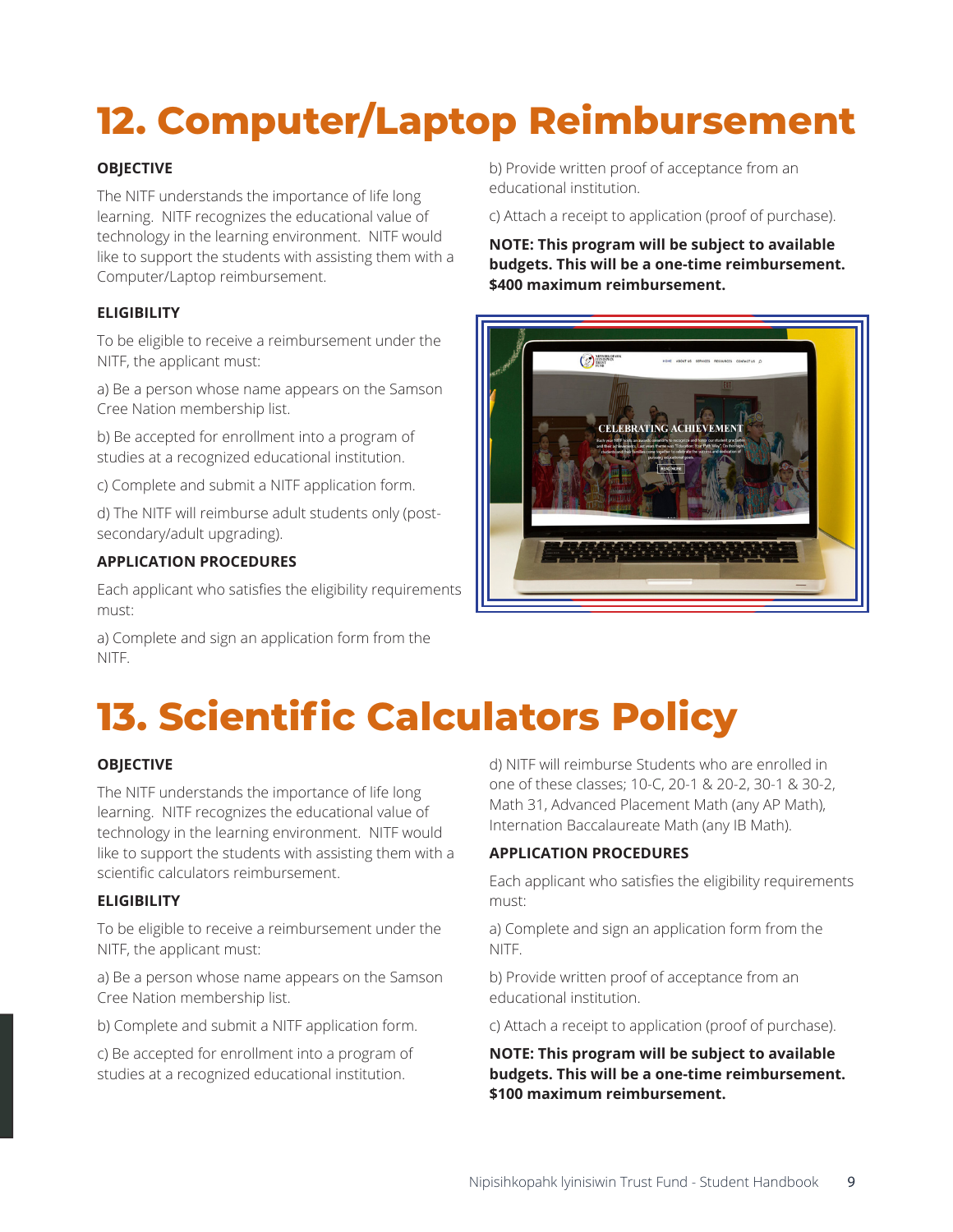# **14. Off-Reserve School Supplies**

#### **OBJECTIVE**

The NITF understands the importance of life long learning. The NITF would like to support the off-reserve students with assisting them with School Supplies.

#### **ELIGIBILITY**

To be eligible to receive Off-Reserve School Supplies under the NITF, the applicant must:

a) Be a person whose name appears on the Samson Cree Nation membership list.

b) Be accepted for enrollment into a program of studies at a recognized educational institution.

c) Complete and submit a NITF application form.

d) Be a person who resides off-reserve and goes to school off-reserve.

#### **APPLICATION PROCEDURES**

Each applicant who satisfies the eligibility requirements must:

a) Provide proof of Citizeship (eg. copies of IDs).

b) Complete and sign an application form from the NITF.

c) Provide written proof of acceptance from an educational institution.

d) Provide proof of living off reserve, (eg. copy of power bill)

**NOTE: This program will be subject to available budgets. Off-Reserve School Supplies will be \$100/student/school year (Sept - June).**



### **15. Student Expenses NOT Covered**

The mission and objectives of the NITF is to focus on incentives for Samson students to continue their education and to recognize Samson students who successfully complete a program of study leading to a trade certification diploma, degree.

The NITF does not provide financial assistance for any direct costs related to education programs. Any assistance provided to qualifying Samson students is without prejudice to the obligations of the Government of Canada by virtue of Treaty No. 6.

The Federal government has a treaty, trust, fiduciary and other obligations and responsibilities to provide financial assistance to Samson Cree Nation members for their education. The NITF's Trust Deed does not permit Board of Trustees to occupy any area of funding that the federal government is responsible for.

#### **Therefore, the NITF does not, under any circumstances, provide assistance for the following:**

- **(1) Registration Fees**
- **(2) Tuition Fees**
- **(3) Student Living Allowance**

#### **(4) Books**

The NITF staff will assist students in securing student funding from agencies other than the NITF.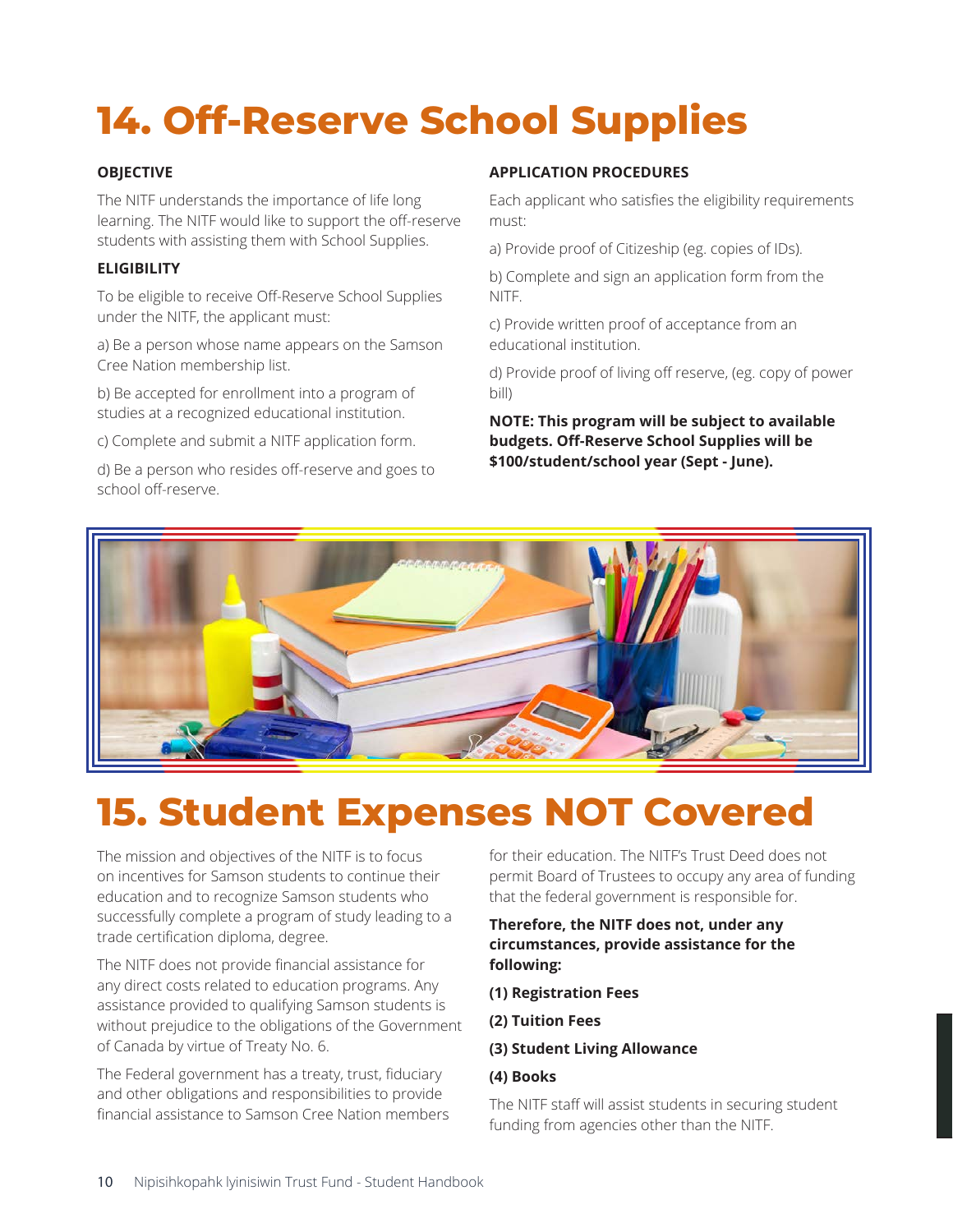### **16. Student Withdraw or Change of Status**

a) Students must notify the NITF in writing within ten (10) days when withdrawing or dropping out of an educational institution,

b ) Students must notify the NITF in writing within ten (10) days if their status changes from a full-time to a part-time student.

c) Students who withdraw from an educational institution due to a medical reason must provide the NITF with an original note from a physician.



### **17. Suspension of Incentives and Awards**

The NITF will suspend incentives or payments of any kind from the NITF, upon notification that a student has been terminated, or has withdrawn or dropped out of their program of studies.

The NITF may suspend payments to students for any of the following reasons:

a) Incomplete application provided to the NITF;

b) Failure to provide the NITF with the necessary information to permit direct deposits to a student's bank account.

c) When a student has exceeded the maximum duration of 60 months (post-secondary) or 12 month (for adult upgrading).

d) When a student is placed on academic probation and fails to inform the NITF of ineligibility to receive monthly incentive.

## **18. Disqualification from Receiving Incentives and Awards**

1) When terminated by withdrawing from or dropping out of an education institution students must notify the NITF.

2) Students who fail to notify the NITF will be

**"Freedom of teaching and of opinion in book or press is the foundation for the sound and natural develpment of any people" - Albert Einstein**



3) False or fraudulent information provided by a student on any form required by the NITF will result in disqualification of funding for a term of three (3) years. There is no appeal in this case.

4) There is zero tolerance for abusive language and/or behavior directed towards the NITF Trustees and staff. Such conduct may result in suspension or termination of incentives, awards or payments of any kind.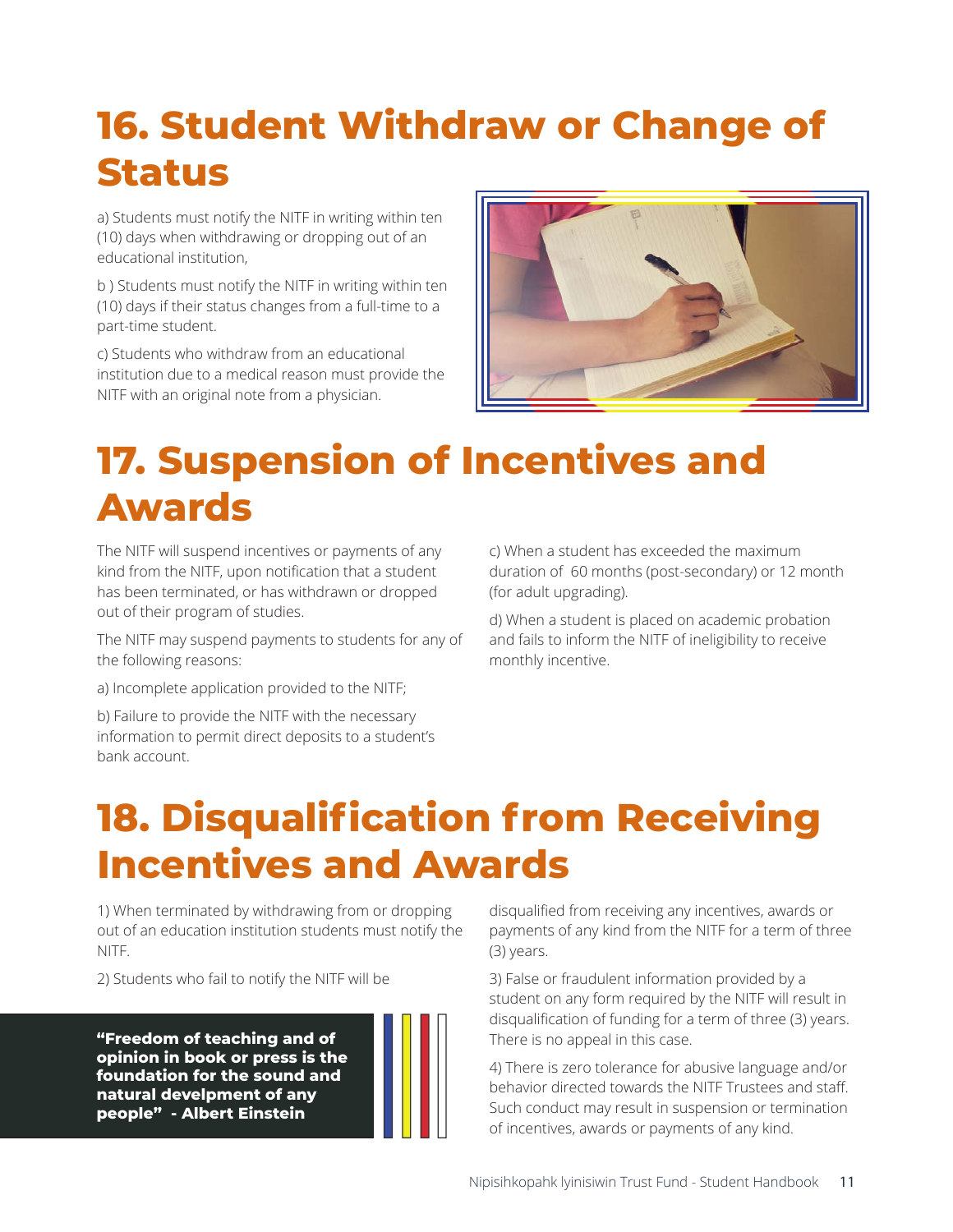# **19. Student Appeal Process**

The NITF provides an appeal process for students wishing to appeal a decision of the NITF.

This will ensure any applicant fair and equitable treatment in accordance with the policies, procedures and guidelines adopted by the NITF including the restrictions found therein;

a) The appeal process is available only to those applicants who have met all requirements for eligibility set out in Section 4 of this policy guide, and who have complied with all of the application procedures set out in Section 5 of this policy guide.

b) Applicants, students and employees of the NITF must comply with all of the policies, procedures, and guidelines adopted by the NITF.

c) Applicants who wish to appeal must do so within fourteen (14) calendar days of notification of a decision of the NITF.

d) Applicants and students are required to submit their appeal in writing to the Coordinator of the NITF outlining their grounds for appeal. All supporting

documentation must be included in order for the appeal to be considered. The Coordinator will attempt to resolve the matter under appeal based on the material submitted and in accordance with the policies of the NITF.

e) If the matter cannot be resolved by the Coordinator, the matter will be forwarded to the Chairperson of the Board of Trustees who will attempt to resolve the matter under appeal within the policies and guidelines established by the NITF.

f) If the matter cannot be resolved by the Chairperson, the matter will be placed on the agenda of the Board of Trustees of the NITF. Any decision of the Board of Trustees is final and no further appeals are permitted. **There is no appeal to the Samson Cree Nation Chief and Council.**

**NOTE: Appeals must be made within fourteen (14) calendar days of the decision of the NITF.**

## **20. Additional Resources**

Samson Cree Nation Human Resources: Workforce and Training (780) 585-3305 Ext. 139

Samson Cree Nation Income Support (780) 585-6680

Samson Cree Nation Membership Office (780) 585-3793 Ext. 166

Nipisihkopahk Education Authority (NEA) www.scnea.ca/ (780) 585-2211



Maskwacis Employment Center www.maskwacisemployment.ca (780) 585-4450

Lokken Career Training (780) 312-2895

Aboriginal Scholarships www.ammsa.com

National Aboriginal Achievement Foundation www.naaf.ca

Alberta Student Finance & Loans www.alis.gov.ab.ca

Alberta Works Toll Free Phone: 1-866-644-5135